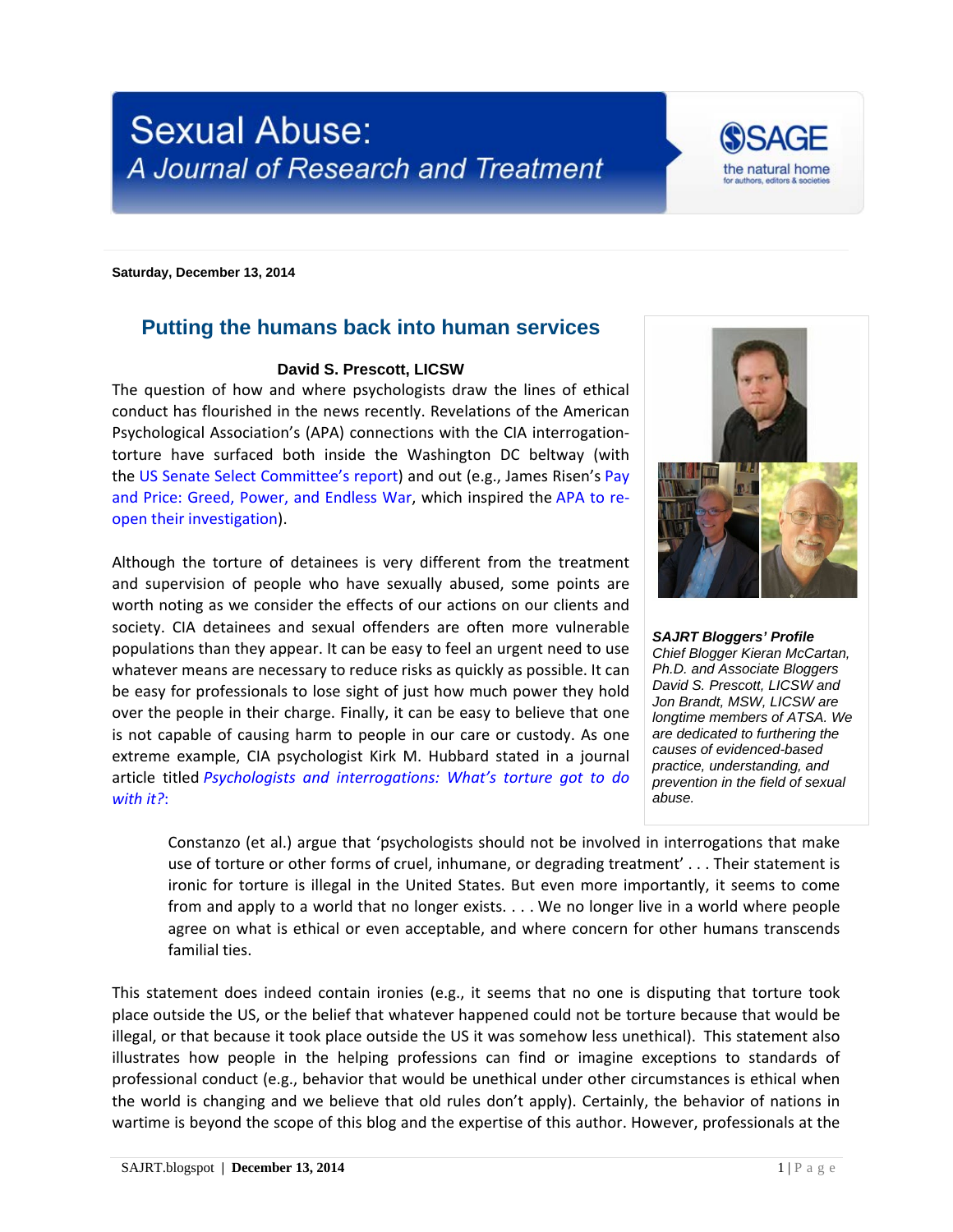intersection of mental health and the law will want to consider factors that influence our understanding of ethical conduct, as well as how these same factors may appear to change over time. Lost in the current media discussion are other discussions about the involvement of mental health professionals in interrogations (e.g., Chaffin, 2010).

A new article appeared in the *Journal of the American Academy of Psychiatry and the Law*, this time by psychiatrist and retired Brigadier General Stephen Xenakis, titled, *[The role and responsibilities of](http://www.jaapl.org/content/42/4/504.full.pdf+html)  psychiatry in 21st [century warfare.](http://www.jaapl.org/content/42/4/504.full.pdf+html)* In it, he states:

When I first worked with detainees at Guantanamo Bay, I was troubled by a peculiar and unsettling awareness . . . Here I was, focusing on torture and cruel, inhuman, and degrading treatment of prisoners and yet, these were the very men who were the "enemy." As a career Army officer, I pledged to protect our nation against all enemies, foreign and domestic. As a physician, I pledged to care for all who were hurting and needed help. Facing some detainees who were tortured because they were our enemies, sometimes with the aid of military physicians, I felt I had entered a domain in which the old paradigms ceased to apply. Perhaps that is one of the fundamental problems with Guantanamo. . . . I have always believed that doctors are champions of human rights, no matter what role or assignment we accept. After all, every society endows their doctors and healers with special trust and confidence. We symbolically wear the white coat at all times, even as psychiatric experts for the prosecution or in military uniform.

What does this have to do with the treatment of sexual violence?

In 2010, the late psychiatrist Bill Glaser wrote (among other things) that in its current state, [sex offender](http://www.tandfonline.com/doi/abs/10.1080/13552600.2010.483139)  [treatment is punishment](http://www.tandfonline.com/doi/abs/10.1080/13552600.2010.483139) and that professionals should not kid themselves about this. Jill Levenson and I wrote a [reply](http://www.tandfonline.com/doi/abs/10.1080/13552600.2010.483819) in which we argued that this is simply not the case, and that licensed professionals are bound by ethical codes that make it unlikely for treatment to be entirely punitive. Just the same, Glaser's point was well-taken, in that our clients don't always view their treatment to be as helpful as their therapists do (Beech and [Fordham, 1997\)](http://link.springer.com/article/10.1007%2FBF02675066), even though consumer-satisfaction surveys of sex offenders have often produced positive results (e.g., [Levenson, Prescott, & Jumper, 2013\)](http://www.rimas.qc.ca/wp-content/uploads/2013/10/Levenson1.pdf).

In 2011, Steve Sawyer and I published an article on [boundaries and ethics](http://sax.sagepub.com/content/23/3/365.refs) in sex offender treatment. We observed that:

The licensed therapist treating sexual offenders has an *ethical* responsibility to the client, a *legal* responsibility to the court, and an ethical/moral responsibility to the community. Specifically, the therapist's primary responsibility to the client's welfare is checked in part by the standard of practice to share information with county/state corrections and/or the community as required by law or by contractual obligations or as needed to protect the community. This is done with informed consent from the client or as needed by law. Within these limits of confidentiality, however, the therapist's focus is on the sexual offender client. This situation recognizes that the client is best served—and the public is best served—when the therapist and the client develop a therapist–client relationship that is separate from the sexual offender's relationship with the probation officer and the court.

This seems clear enough; professionals in our field are almost always involved in balancing the rights and welfare of others and develop specific practice skills for doing so. Yet the recent events involving large agencies and organizations (the APA, CIA, etc.) should still make us wonder if there aren't other concerns to bear in mind. In what ways might we go wrong? What should we look out for in order to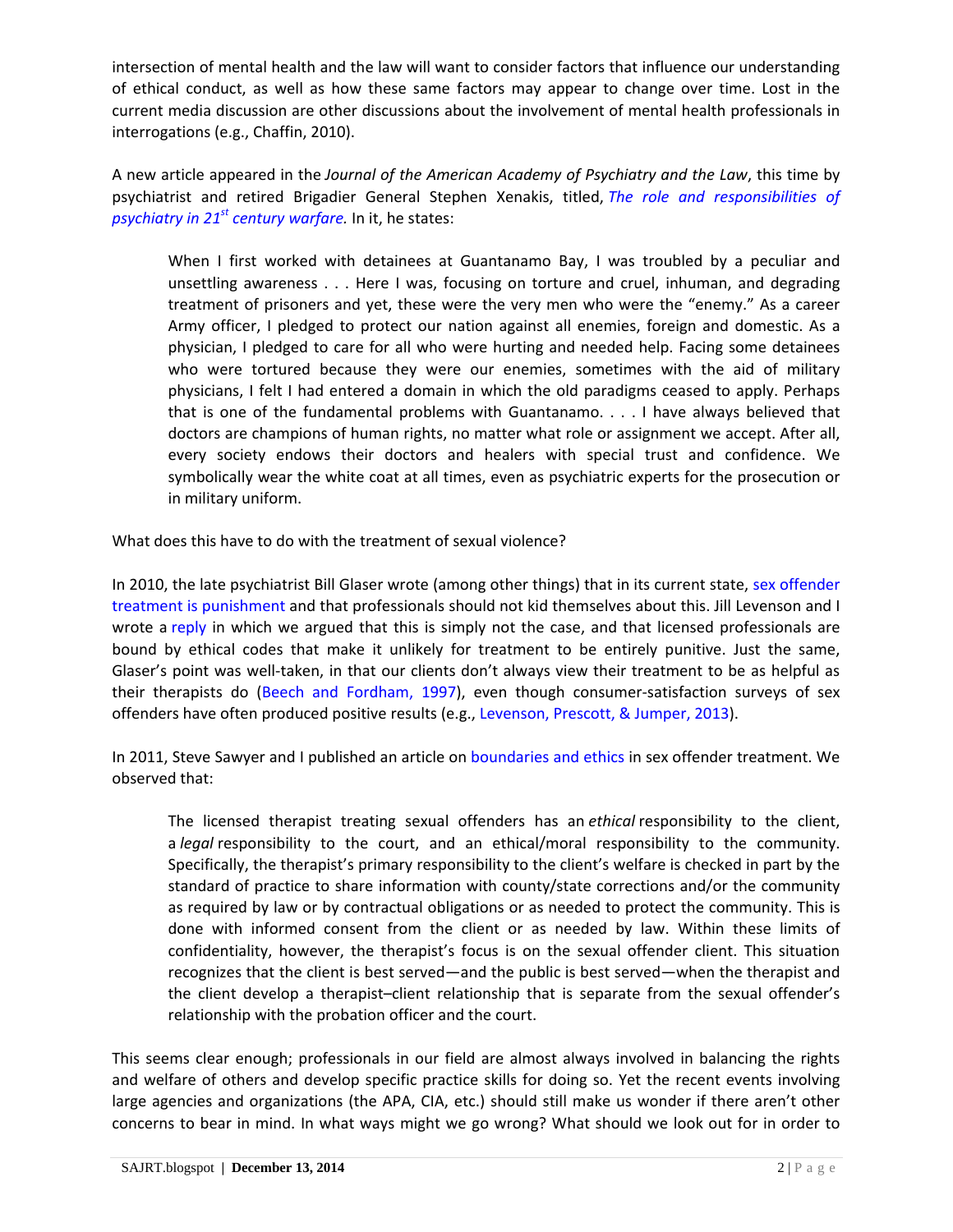prevent harm to clients? How can we maintain the highest level of professional conduct? Anecdotally, it seems to the author that the most common forms of grievances and ethics complaints (when they occur) are in the areas of misuse of evaluation measures, and coercive treatment experiences.

Readers may be aware of an ongoing class-action suit in Minnesota. After 20 years of operation, only three people of a current census of over 700 have ever received provisional discharges (one within the past few days), raising inevitable questions of constitutionality of the program. The federal judge in the case established an expert panel to examine the program; their [report](http://stmedia.startribune.com/documents/Expert+panel+report+on+sex+offender+program.pdf) was published recently. This expert panel consisted of four experts, three of whom have served as directors of civil commitment programs. After nearly a year of reviewing the program, they released a 108-page report with 44 broad recommendations. Within their (at times devastating) conclusions, the panel comments on the apparent failure of many clients to advance in treatment, although they note efforts to expand a pre-release portion of the program:

This delay appears to be a result of a pervasive belief on the part of MSOP administration and staff that it is not their responsibility to proactively petition and rigorously advocate for clients to advance in phases and to CPS. There is a shared belief of having no control because the structure of the law and its processes have created the inability to release clients. . . Clinical staff and clinical supervisors do not appear to be supported or encouraged to appropriately modify the treatment offered in order to appropriately respond to the individual and complex needs of these clients. From a clinical point of view, this population seems to be administratively unrecognized, misunderstood, and inappropriately served (or underserved). It was clear to the Panel that staff who work with these clients have genuine and compassionate concern for the wellbeing and future aspirations of their clients, in spite of feeling unsupported in their attempts to advocate for programmatic changes.

Although there is always more to any story, two themes emerge for purposes of this discussion:

- One is the theme (often heard in discussions as diverse as CIA abuses and good programs that fall on hard times) of good, decent staff at the front lines feeling powerless and helpless (apparently, a parallel process to the experiences of the clients in the program).
- Another is the theme that apparently no one was advocating for the rights or wellbeing of the clients.

In my view, there may be two areas of focus for professionals that might be helpful and that are often outside strict interpretations of ethical codes.

The first is advocacy of [quaternary prevention,](http://en.wikipedia.org/wiki/Quaternary_prevention) as described in our field by [Geral Blanchard](http://www.davidprescott.net/2015wATSAForum-Blanchard%20.pdf) and others. While primary, secondary, and tertiary efforts focus on preventing sexual violence among specific populations, quaternary prevention focuses on the prevention of harm being caused by these same efforts. Most, if not all professionals who enter our field want to practice ethically. Yet, many providers [and treatments have caused harm](http://www.altteaching.org/Docs/Treatments_Harm.pdf) under the mantle of helping others.

The second is that all people in our field should re-visit the idea of advocacy, alluded to recently in an article titled *[Where has all the psychology gone?](http://www.sciencedirect.com/science/article/pii/S1359178914000597)* by Gannon and Ward. Where our field once advocated for community safety to the point of placing clients' needs second to community safety, it may be time to consider just how far back that second place is. For example, the Texas Department of State Health Services defines sexual offender treatment, in part, as: "Sex offender treatment is different than traditional psychotherapy in that treatment is mandated, structured, victim centered, and the treatment